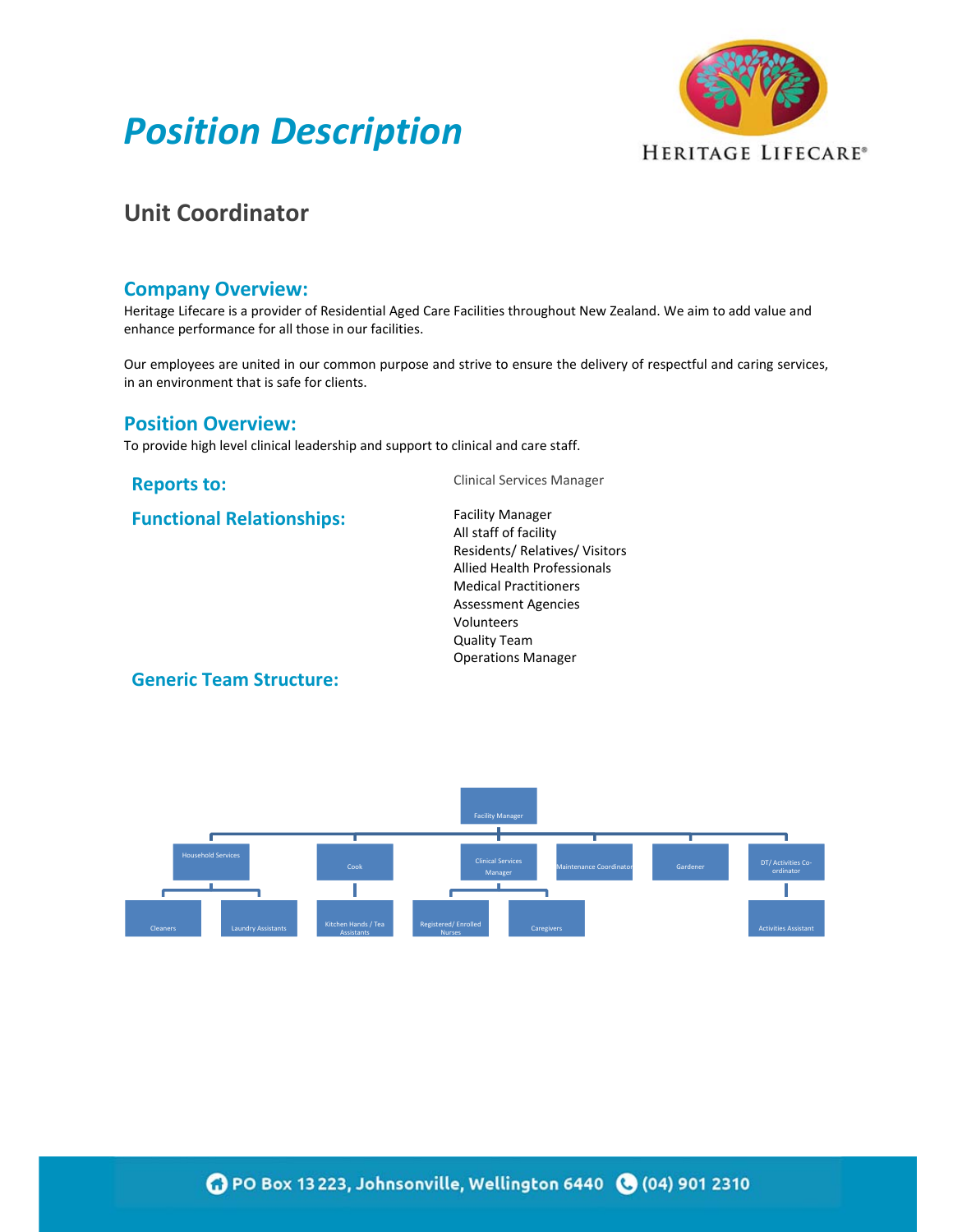# **Key Accountabilities:**

| <b>Key Tasks:</b> |                                                                                                                                                                       | <b>Performance Standards:</b>                                                                                                                                                                                                                                                                                                                                                                                                                                                                                                                                                                                                                                                                                                                                                                                                              |
|-------------------|-----------------------------------------------------------------------------------------------------------------------------------------------------------------------|--------------------------------------------------------------------------------------------------------------------------------------------------------------------------------------------------------------------------------------------------------------------------------------------------------------------------------------------------------------------------------------------------------------------------------------------------------------------------------------------------------------------------------------------------------------------------------------------------------------------------------------------------------------------------------------------------------------------------------------------------------------------------------------------------------------------------------------------|
| 1.                | Provide leadership and clinical supervision to all<br>clinical and care staff.                                                                                        | Clinical and care staff are supported and assisted to<br>ensure that optimal care is provided to residents within<br>the facility<br>All clinical care provided to residents is based on<br>correct best practice<br>Clinical practice is delivered as per the facility's policy<br>and procedures<br>Deficiencies in staff skill and competency levels are<br>identified and corrective action or education<br>programmes put in place to remedy this<br>Best practice knowledge is kept up to date                                                                                                                                                                                                                                                                                                                                       |
| 2.                | Assist and support the Clinical Services Manager<br>in the effective management of the facility.                                                                      | Leadership/Management of the facility is assumed in<br>the absence of the Clinical Services Manager<br>Rostering is undertaken which includes appropriate use<br>of clinical staff to maximise resident care and safety<br>Extensive knowledge of relevant legislation and Codes<br>of Practice (Health and Disability Sector Standards,<br>Code of Rights etc) is demonstrated - knowledge of<br>ARCC contract is required<br>Admission enquiries and prospective clients are<br>managed appropriately<br>Facility administration processes are completed as<br>directed or when Clinical Services Manager is absent<br>Assume additional responsibilities as required -<br>Infection Control Officer, Restraint Co-ordinator                                                                                                             |
| 3.                | The Unit Co-Ordinator is actively involved in the<br>facility quality and risk management<br>programme.                                                               | Leadership and initiative in identifying opportunities for<br>quality activities and improvement is demonstrated<br>Quality Plans are developed in conjunction with clinical<br>and care staff and management staff within the facility<br>Collection, analysis and evaluation of clinical/incident<br>statistic information is completed as per quality and risk<br>management programme                                                                                                                                                                                                                                                                                                                                                                                                                                                  |
| 4.                | Monitor the provision of care to residents to<br>ensure the highest standards are achieved and<br>maintained and meets contractual and best<br>practice requirements. | All admissions to the facility are managed as per the<br>facility's policy<br>Any outstanding clinical needs are identified and plans<br>put in place to manage these<br>Close liaison with referrers is established and<br>maintained to ensure there is excellent exchange of<br>clinical information<br>Effective, professional relationships are established and<br>maintained with health professionals involved in<br>residents care<br>Coordinates resident reviews as per resident needs,<br>legislative and contractual requirements including<br>multi-disciplinary review<br>Ensures systems are in place to keep family/whanau<br>and significant others fully informed of any issues<br>relating to clinical care<br>Individualised care plans are developed in accordance<br>with assessed needs, using evidence-based tools |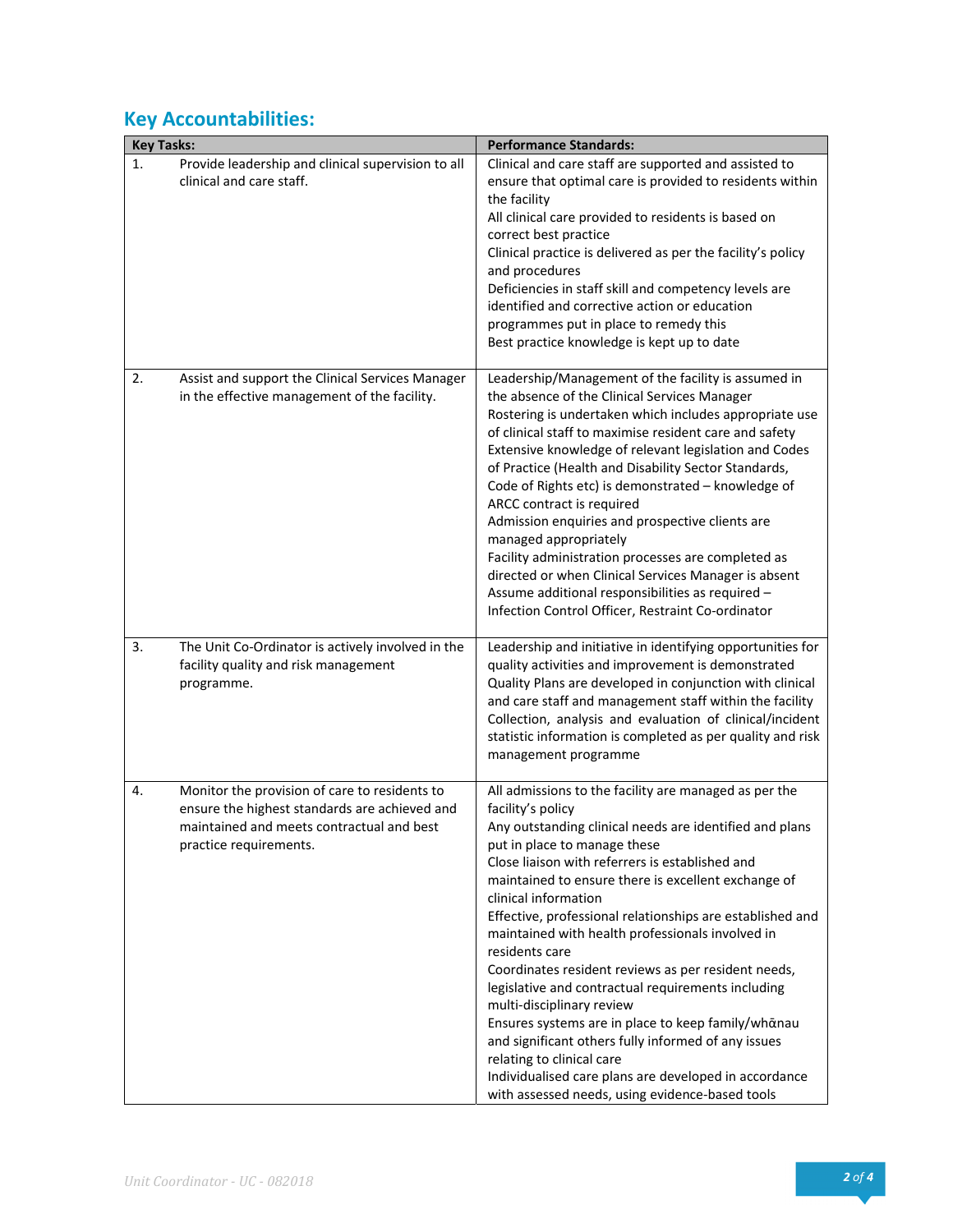|     |                                                                                                                                                          | Any changes to care which result from changes in best<br>practice are discussed in detail with the Facility<br>Manager and Care Team                                                                                                                                                                                                                                                                                                                                                                     |
|-----|----------------------------------------------------------------------------------------------------------------------------------------------------------|----------------------------------------------------------------------------------------------------------------------------------------------------------------------------------------------------------------------------------------------------------------------------------------------------------------------------------------------------------------------------------------------------------------------------------------------------------------------------------------------------------|
| 5.  | Co-ordinate the provision and use of supplies<br>within the facility.                                                                                    | Active involvement in control of the clinical supplies<br>budget<br>Ensure there are adequate supplies available for the<br>delivery of care within the allocated budget                                                                                                                                                                                                                                                                                                                                 |
| 6.  | Provide oversight of all resident clinical records<br>and recordings to ensure they meet<br>organisational, legislative and contractual<br>requirements. | Clinical records are maintained to a high standard with<br>appropriate documentation in place<br>Clinical files of discharged and deceased residents are<br>managed within legislative and the facility's policy<br>requirements                                                                                                                                                                                                                                                                         |
| 7.  | Participate in the implementation of an<br>effective education programme.                                                                                | Education needs are identified<br>Education programmes developed based on core<br>education contractual requirements and as clinical care<br>dictates<br>Expert clinical knowledge base is maintained<br>Staff undergoing training and education programmes<br>are assisted in completing these<br>Staff access training to meet needs of the facility and<br>staff development goals (e.g. Certificate in care of older<br>person, safe lifting, First Aid, infection control,<br>emergency procedures) |
| 8.  | Demonstrate commitment to the provision of a<br>safe environment for residents and staff.                                                                | Leadership in all aspects of workplace safety and health<br>is demonstrated<br>All legislative requirements are met at all times<br>All staff adhere to safe work practices<br>All incidents, staff accidents and identified hazards are<br>recorded and reported and evaluated to eliminate /<br>minimise reoccurrence<br>Take active responsibility for new staff to participate in<br>a formal orientation programme                                                                                  |
| 9.  | <b>Other Duties</b>                                                                                                                                      | Any other task as reasonably requested by Heritage<br>Lifecare                                                                                                                                                                                                                                                                                                                                                                                                                                           |
| 10. | Follows policies and procedures of the facility in<br>all matters                                                                                        | Is familiar with all the policies and procedures and<br>knows where to find them<br>Uses correct procedures as outlined in the manuals<br>Is familiar with the Code of Conduct                                                                                                                                                                                                                                                                                                                           |